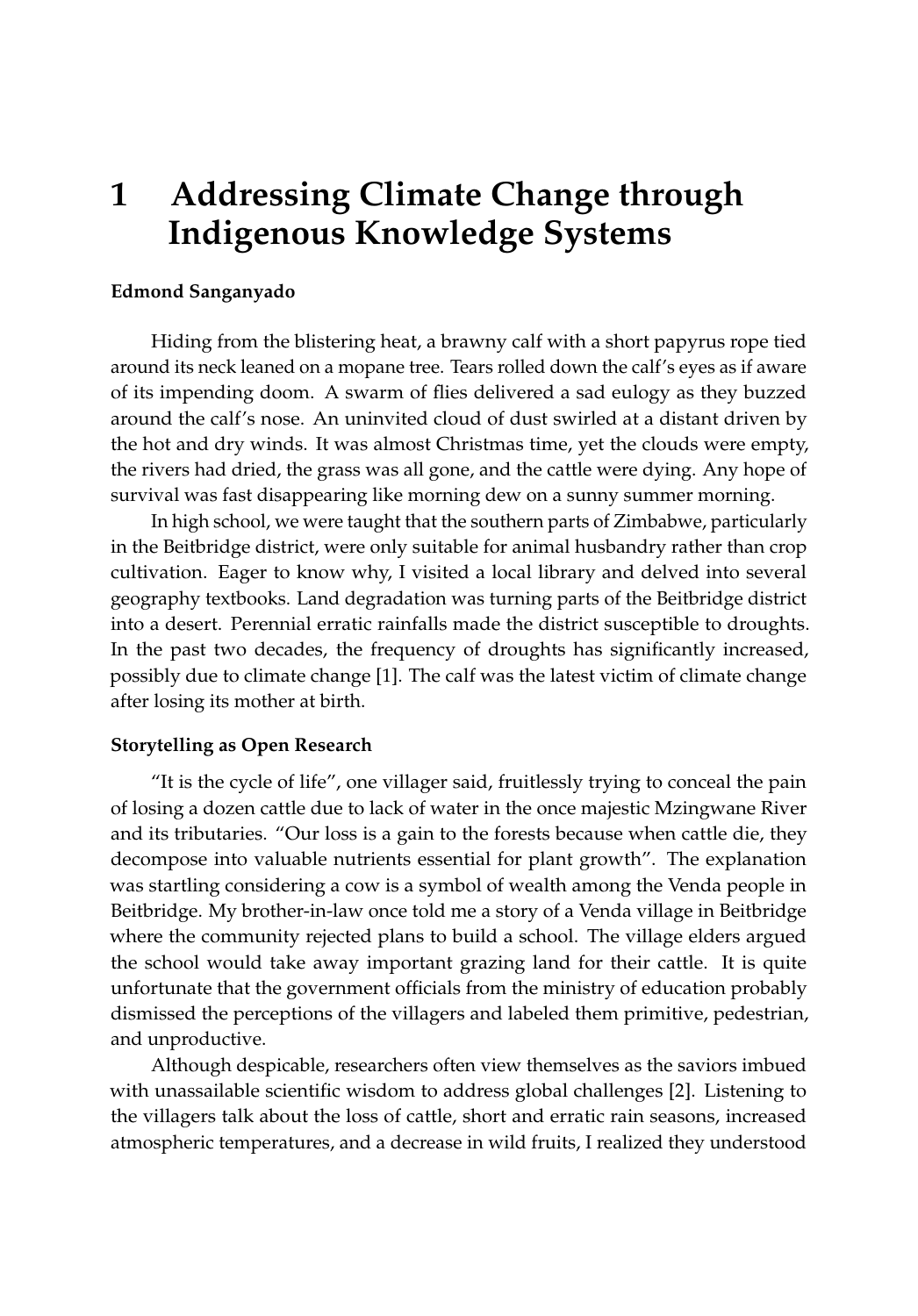climate change probably better than most climate experts. Without using scientific jargon or citing the latest climate science research, the villagers discussed the causes, effects, and possible adaptation and mitigation strategies using folklore, proverbs, and personal observations. The villagers were not hopeless, ignorant, and primitive victims as portrayed in many academic studies and media reports. What fascinated me was that the villagers openly shared their knowledge, experience, and observation. They allowed fellow villagers to critique their views publicly. Theories about climate change were proposed, rebuffed or supported openly. The villagers were knowledgeable experts who required collaborations rather than consultations with the government and climate scientists.

## **Openness in Indigenous Knowledge Systems**

In many African communities, knowledge is not an attribute of an individual, but is collectively owned by the community. Indigenous knowledge systems have survived for many centuries without preservation as written text. Personal observations are often celebrated as a key resource for the acquisition of new knowledge. This is best illustrated by Shona proverbs such as *afamba apota*—traveler sees what lies beyond sight—and *takabva neko, kumhunga hakuna ipwa*—we have been there, there are no sweet sorghums in a millet farm. Together with proverbs and folklore, personal observations knitted into stories are shared openly during social gatherings such as funerals, weddings, community harvests, or religious meetings. Thus, in many African communities, storytelling is the academic research equivalent to open data. Listeners are free to use the story in any way meaningful to their contexts. Hence, openness is the key ingredient for knowledge preservation and transmission in indigenous knowledge systems, particularly in Zimbabwean communities [\[3\]](#page-2-2).

Recently, I searched for articles on climate change in Africa using SCOPUS and found around 27,840 documents. However, less than 7% of the documents were available through open access. Hiding research behind paywalls does a great disservice to the communities that funded the research or took part in the research as subjects. The scientific community should learn about the importance of openness from indigenous knowledge systems. For example, through living in proximity to the environment, indigenous people developed a knowledge system important in climate science. The indigenous knowledge is openly policed through taboos, preserved through folklore and proverbs, and transmitted through storytelling [\[2](#page-2-1)[,4\]](#page-2-3). Researchers have taken advantage of the openness in indigenous knowledge and used it to compliment climate science in areas where meteorological